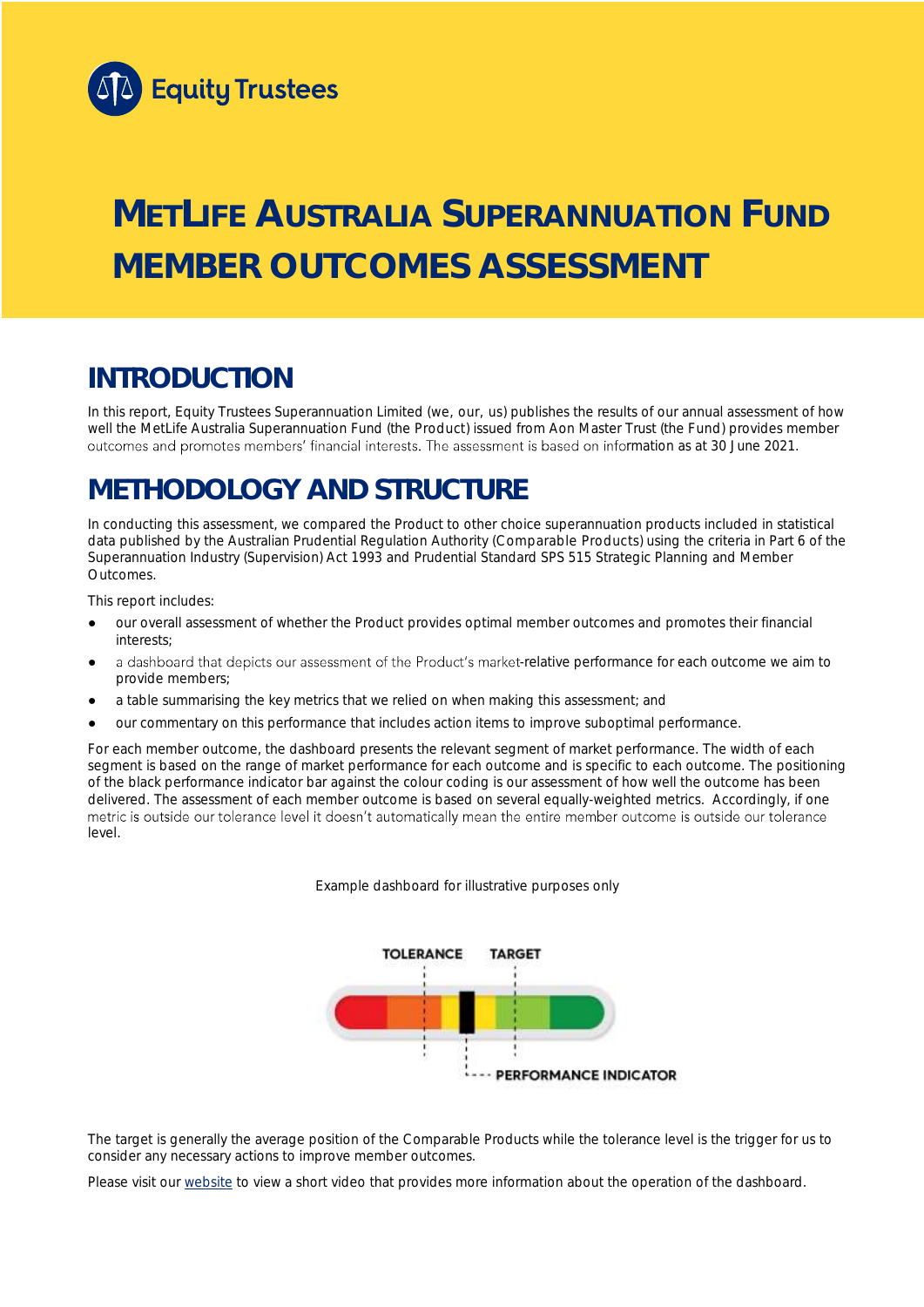## **OVERALL ASSESSMENT**

Having carefully considered the comparisons of the Product with Comparable Products set out in this report, including the dashboards, metrics, commentary and other relevant information available to us at the time of writing, we have concluded that as a result of the following factors the Product is promoting members' financial interests:

- 1. the options, benefits and facilities offered in the Product are appropriate for members;
- 2. the insurance premium charged for the Product does not inappropriately erode members' account balances;
- 3. the insurance strategy for the Product is appropriate; and
- 4. the scale of the Product and the Fund does not disadvantage members.

## **DASHBOARD**

### **STRATEGIC CONTEXT**

Working together with the Fund's Promoter, our purpose is to support members to meet their financial goals through smart, easy to understand actions.

To support this purpose, our goals for the Fund are to provide quality insurance cover, grow the fund organically and strategically, rationalise and simplify the operational structure, maintain strong governance, improve member engagement, and develop and offer innovative and needs-based solutions to improve member outcomes.

The Product is a choice insurance-only product.

### **INSURANCE CLAIM MANAGEMENT**



#### **Commentary**

The performance indicator measures the acceptance of insurance claims and the quality of the claims process against Comparable Products.

The performance indicator, which meets our target is based on an equal weighting of all the metrics in the above table.

The insured benefits in this Product are supported by retail life insurance policies. For this suite of policies, in the year ended 30 June 2021 the Fund's insurer paid 3 IP claims. No IP, death benefit or TPD claims were declined.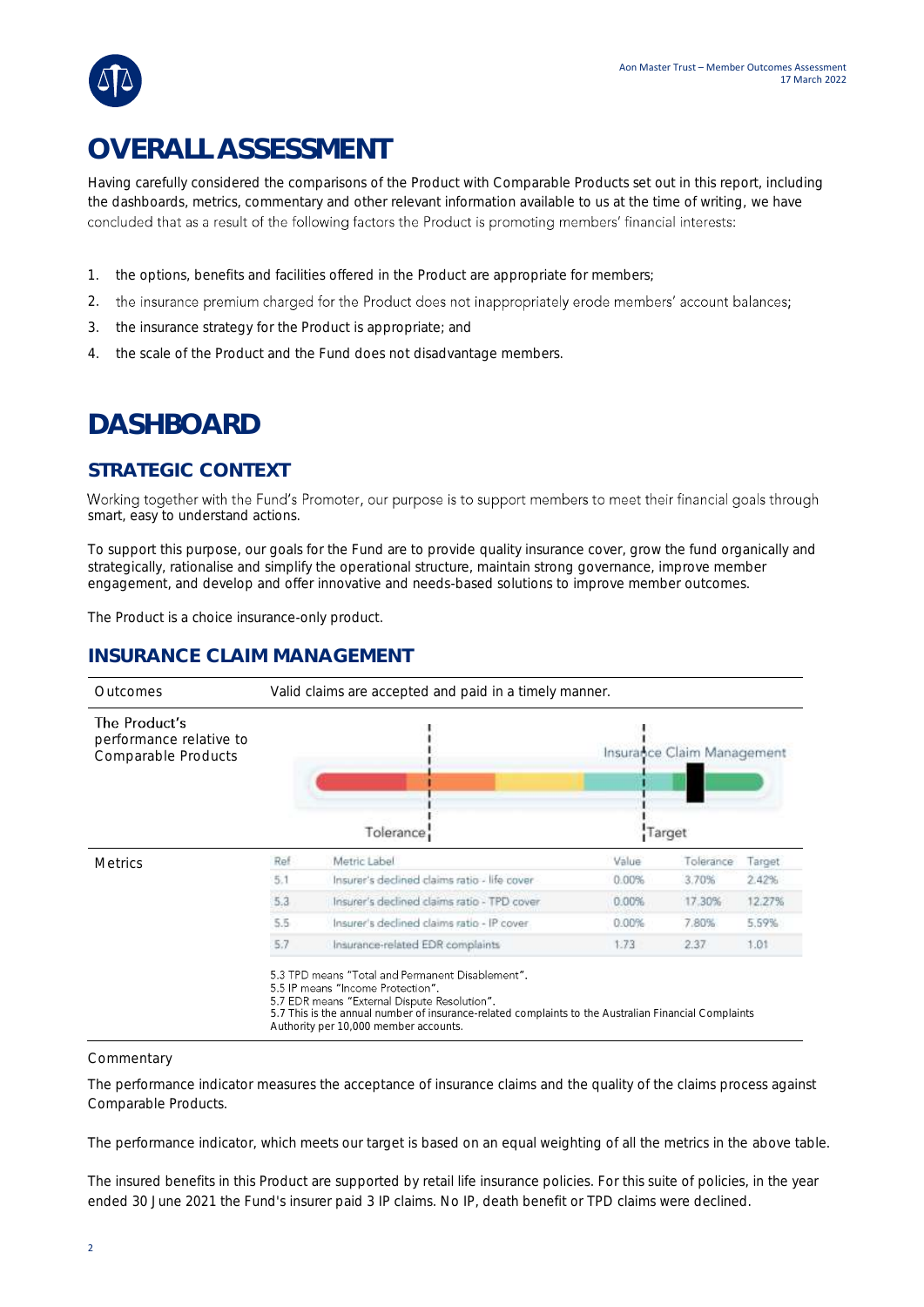

The number of insurance-related complaints that have been made to the Australian Financial Complaints Authority does not meet our target and is within our tolerance level. No remedial action is required as a result of this assessment.

As a result, we are comfortable that valid claims are accepted and paid in a timely manner.

All insurance cover is voluntary. We believe that the appropriate level of insurance cover is a balance between the amount of cover required (based on the maintenance of the member's, and their dependants', standard of living in the event of a claim) and the affordability of that cover for the member.

Members have the opportunity to seek personal financial advice if required, select their own level of insurance cover and cancel their cover if no longer required. Therefore:

- the insurance premiums charged for the Product do not inappropriately erode members' account balances; and •
- the insurance strategy for the Product is appropriate.

### **MEMBER SERVICES**



#### **Commentary**

The performance indicator measures the delivery of administration services against our service levels.

The performance indicator, which meets our target is based an on an equal weighting of the above metrics.

Service level achievement (99.97%) meets our target. No remedial action is required as a result of this assessment.

The number of complaints about administration services that have been made to the Australian Financial Complaints Authority meets our target. No remedial action is required as a result of this assessment.

As a result, we are comfortable that administration services satisfy member expectations because of the high rate of service level achievement and the number of administration related complaints is within tolerance level. Therefore, we consider the options, benefits and facilities offered in the Product are appropriate for members.